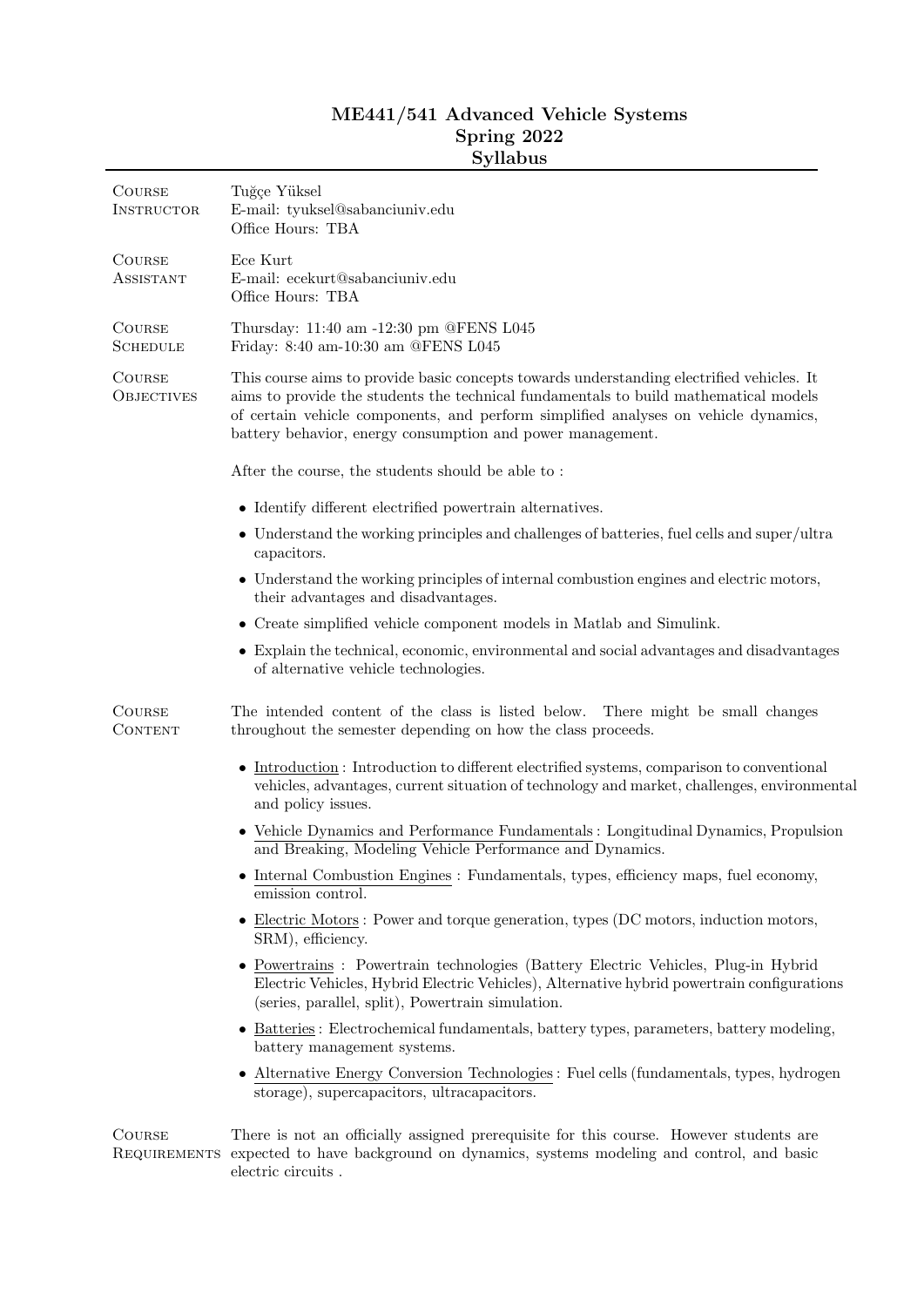## Matlab and Matlab/Simulink will be used extensively. The course will require you to build models in Matlab and Simulink from scratch (with no prior template given). Therefore experience is strongly recommended.

There will be no recitations and limited number of problems will be solved in the class. This class assumes that you are interested in the material, that you will spare the time and effort yourselves to practice the concepts that are taught in the class and that you will reflect this to the assignments, exams and (if applicable) term project.

- References There is no official textbook for this course but the following references will be used occasionally:
	- Iqbal Husain, *Electric and Hybrid Vehicles-Design Fundamentals*,  $2<sup>nd</sup>$  Edition, CRC Press, 2011.
	- Amir Khajepour, Saber Fallah, Avesta Goodarzi, Electric and Hybrid Vehicles Technologies, Modeling and Control: A Mechatronic Approach, Wiley, 2014.
	- James Larminie, John Lowry, Electric Vehicle Technology Explained, Wiley, 2004.
	- Gianfranco Pistoia, Electric and Hybrid Vehicles-Power Sources, Models, Sustainability, Infrastructure and the Market, Elsevier, 2010.

Additional materials will be shared at SUCourse when necessary.

- Class Policies Class will be in hybrid format. Online attendance will be possible via Zoom.
	- You need to sign in to the Zoom lectures with your SU credentials.
	- Students cannot share or post to the Web any document or recording of any of the course material with third parties.
	- We are all responsible for creating a safe and inclusive classroom experience for everyone in the class.

ASSESMENT & ME 441 Grading :

**GRADING** 

Take-home assignments  $(25\%)$ , Midterm  $(35\%)$ , Final  $(35\%)$ , Quizzes $(5\%)$ 

ME 541 Grading :

Take-home assignments (15%), Midterm (25% ), Final (25%), Term Project/Paper (30%), Quizzes(5%)

- The mode of midterm and final exams will be in-person unless any changes are announced by the university due to pandemic conditions. Students who demand online exams need to petition to FENS Executive Board. Only those whose petitions are confirmed by the Executive Board will be given online exams by the instructor.
- Details for **ME 541** term project will be announced after add-drop period.
- Throughout the semester, random oral exams might be given. You may be called upon to explain your homework/project/exam solution and answer course related questions in a one-to-one meeting with the TA/instructor. Students who fail to explain their work or answer related questions will get zero (0) credit from the related exam/homework/project.
- Pop-quizzes with short answer questions (3-5 minutes) will be given randomly during classes through SUCourse+. You must be present in the lecture for at least 40 minutes otherwise your quiz will be void. Best 80% of the quizzes will be counted towards your final grade, therefore if you cannot submit a quiz due to connection problems you can consider it to be among your worst 20%.
- Your attendance and participation in the lectures may affect your final grade, especially